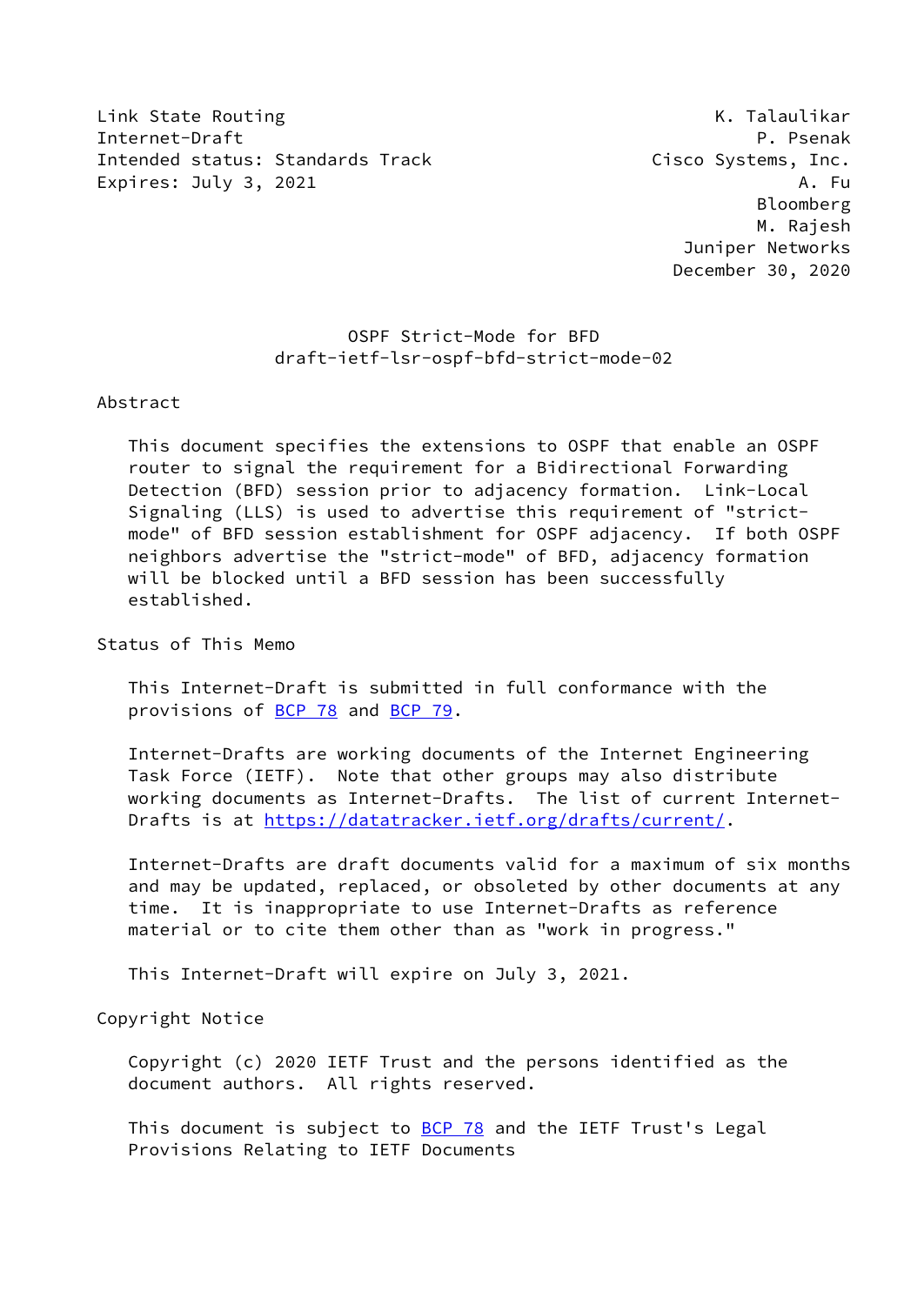## <span id="page-1-1"></span>Internet-Draft OSPF Strict-Mode for BFD December 2020

 [\(https://trustee.ietf.org/license-info](https://trustee.ietf.org/license-info)) in effect on the date of publication of this document. Please review these documents carefully, as they describe your rights and restrictions with respect to this document. Code Components extracted from this document must include Simplified BSD License text as described in Section 4.e of the Trust Legal Provisions and are provided without warranty as described in the Simplified BSD License.

Table of Contents

|                                              | $\overline{2}$ |
|----------------------------------------------|----------------|
| $1.1$ . Requirements Language                | $\overline{3}$ |
|                                              | $\overline{3}$ |
| Local Interface IPv4 Address TLV<br>3.       | $\overline{4}$ |
| 4.                                           | $\overline{4}$ |
| $4.1.$ OSPFv3 IPv4 Address-Family Specifics  | 6              |
| 4.2. Graceful Restart Considerations         | 6              |
| Operations & Management Considerations<br>5. | $\overline{1}$ |
| 6.                                           | $\overline{1}$ |
| 7.                                           | $\overline{1}$ |
| 8.                                           | 8              |
| 9.                                           | 8              |
|                                              | 8              |
| Normative References<br>10.1.                | 8              |
| 10.2. Informative References                 | 9              |
| Authors' Addresses<br>.                      | 9              |
|                                              |                |

<span id="page-1-0"></span>[1](#page-1-0). Introduction

Bidirectional Forwarding Detection (BFD) [\[RFC5880](https://datatracker.ietf.org/doc/pdf/rfc5880)] enables routers to monitor dataplane connectivity and to detect faults in the bidirectional path between them. BFD is leveraged by routing protocols like OSPFv2[RFC2328] and OSPFv3 [[RFC5340](https://datatracker.ietf.org/doc/pdf/rfc5340)] to detect connectivity failures for established adjacencies and trigger the rerouting of traffic around the failure more quickly than with OSPF hello packet monitoring.

 The use of BFD for monitoring routing protocols adjacencies is described in [\[RFC5882](https://datatracker.ietf.org/doc/pdf/rfc5882)]. When BFD monitoring is enabled for OSPF adjacencies, the BFD session is bootstrapped based on the neighbor address information discovered by the exchange of OSPF hello packets. Faults in the bidirectional forwarding detected via BFD then result in the OSPF adjacency being brought down. Note that it is possible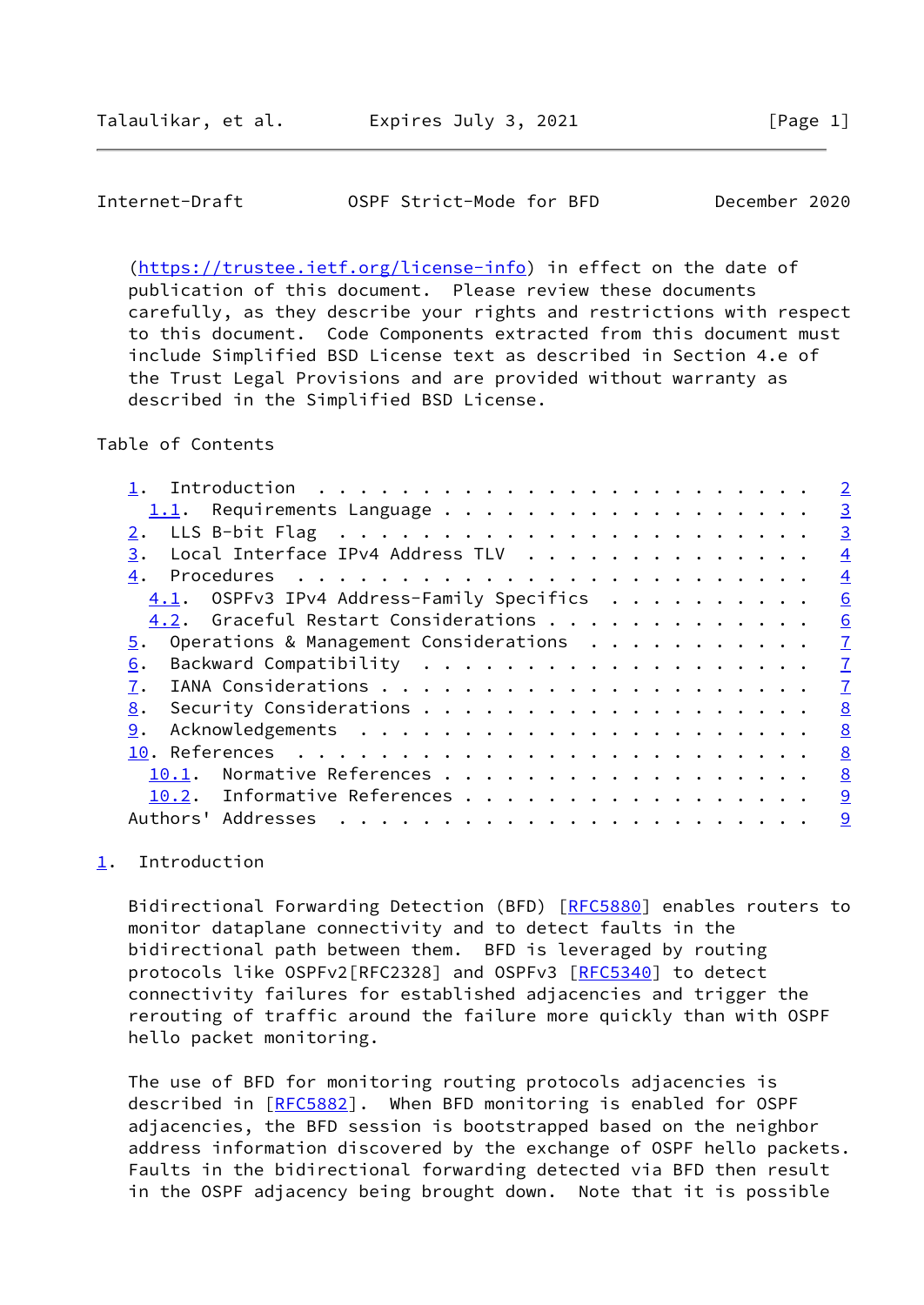in some failure scenarios for the network to be in a state such that an OSPF adjacency can be established but a BFD session cannot be established and maintained. In certain other scenarios, a degraded or poor quality link may result in OSPF adjacency formation to succeed only to result in BFD session establishment not being

| Talaulikar, et al. | Expires July 3, 2021 | [Page 2] |
|--------------------|----------------------|----------|
|--------------------|----------------------|----------|

<span id="page-2-1"></span>Internet-Draft OSPF Strict-Mode for BFD December 2020

 successful or flapping of the BFD session. In this case, traffic that gets forwarded over such a link may experience packet drops while the failure of BFD session establishment would not enable fast routing convergence if the link were to go down or flap.

 To avoid the routing churn associated with these scenarios, it would be beneficial to not allow OSPF to establish an adjacency until a BFD session is successfully established and has stabilized. However, this would preclude the OSPF operation in an environment in which not all OSPF routers support BFD and are enabled for BFD on the link. A solution is to block OSPF adjacency establishment until a BFD session is established as long as both neighbors advertise such a requirement. Such a mode of OSPF BFD usage is referred to as "strict-mode".

 This document specifies the OSPF protocol extensions using link-local signaling (LLS) [\[RFC5613](https://datatracker.ietf.org/doc/pdf/rfc5613)] for a router to indicate to its neighbor the willingness to establish a BFD session in the "strict-mode". It also introduces an extension for OSPFv3 link-local signaling of interface IPv4 address when used for IPv4 address-family (AF) instance to enable discovery of the IPv4 addresses for BFD session setup.

A similar functionality for IS-IS is specified [\[RFC6213](https://datatracker.ietf.org/doc/pdf/rfc6213)].

<span id="page-2-0"></span>[1.1](#page-2-0). Requirements Language

 The key words "MUST", "MUST NOT", "REQUIRED", "SHALL", "SHALL NOT", "SHOULD", "SHOULD NOT", "RECOMMENDED", "NOT RECOMMENDED", "MAY", and "OPTIONAL" in this document are to be interpreted as described in [BCP](https://datatracker.ietf.org/doc/pdf/bcp14) [14](https://datatracker.ietf.org/doc/pdf/bcp14) [[RFC2119\]](https://datatracker.ietf.org/doc/pdf/rfc2119) [\[RFC8174](https://datatracker.ietf.org/doc/pdf/rfc8174)] when, and only when, they appear in all capitals, as shown here.

<span id="page-2-2"></span>[2](#page-2-2). LLS B-bit Flag

This document defines the B-bit in the LLS Type 1 Extended Options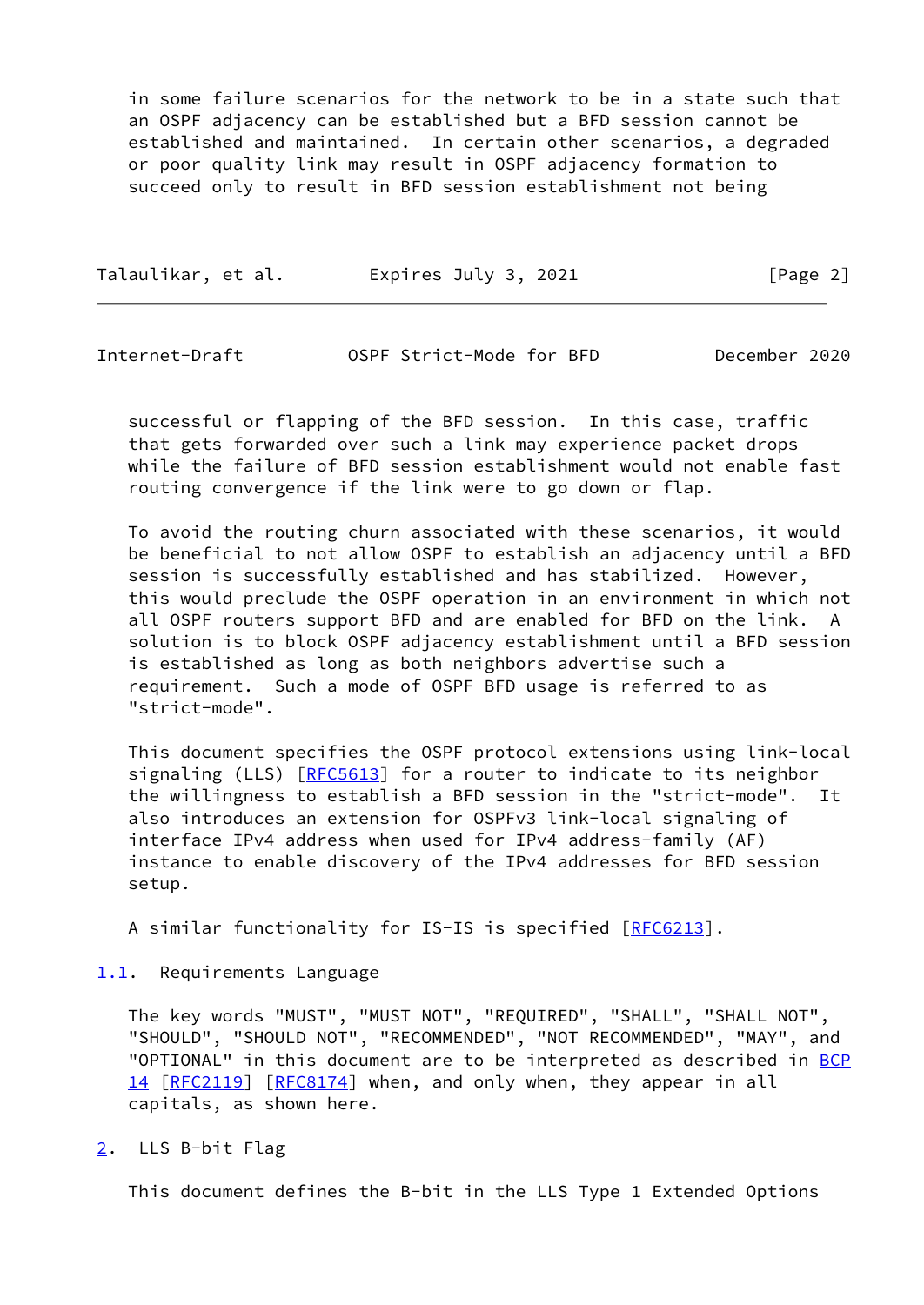and Flags field. This bit is defined for the LLS block included in Hello packets and indicates that BFD is enabled on the link and that the router requests BFD strict-mode. [Section 7](#page-7-1) describes the position of the B-bit.

 A router MUST include the LLS block with the LLS Type 1 Extended Options and Flags TLV with the B-bit set its Hello messages when BFD is enabled on the link.

Talaulikar, et al. Expires July 3, 2021 [Page 3]

<span id="page-3-1"></span>Internet-Draft OSPF Strict-Mode for BFD December 2020

<span id="page-3-0"></span>[3](#page-3-0). Local Interface IPv4 Address TLV

 The Local Interface IPv4 Address TLV is an LLS TLV meant for OSPFv3 protocol operations for IPv4 AF instances [[RFC5838](https://datatracker.ietf.org/doc/pdf/rfc5838)]. It has following format:

0 1 2 3 0 1 2 3 4 5 6 7 8 9 0 1 2 3 4 5 6 7 8 9 0 1 2 3 4 5 6 7 8 9 0 1 +-+-+-+-+-+-+-+-+-+-+-+-+-+-+-+-+-+-+-+-+-+-+-+-+-+-+-+-+-+-+-+-+ | Type | Length | +-+-+-+-+-+-+-+-+-+-+-+-+-+-+-+-+-+-+-+-+-+-+-+-+-+-+-+-+-+-+-+-+ Local Interface IPv4 Address +-+-+-+-+-+-+-+-+-+-+-+-+-+-+-+-+-+-+-+-+-+-+-+-+-+-+-+-+-+-+-+-+

where:

Type: 21

Length: 4 octet

 Local Interface IPv4 Address: The primary IPv4 address of the local interface.

<span id="page-3-2"></span>[4](#page-3-2). Procedures

 A router supporting BFD strict-mode advertises this capability through its hello messages as described in [Section 2.](#page-2-2) When a router supporting BFD strict-mode discovers a new neighbor router that also supports BFD strict-mode, then it will establish a BFD session first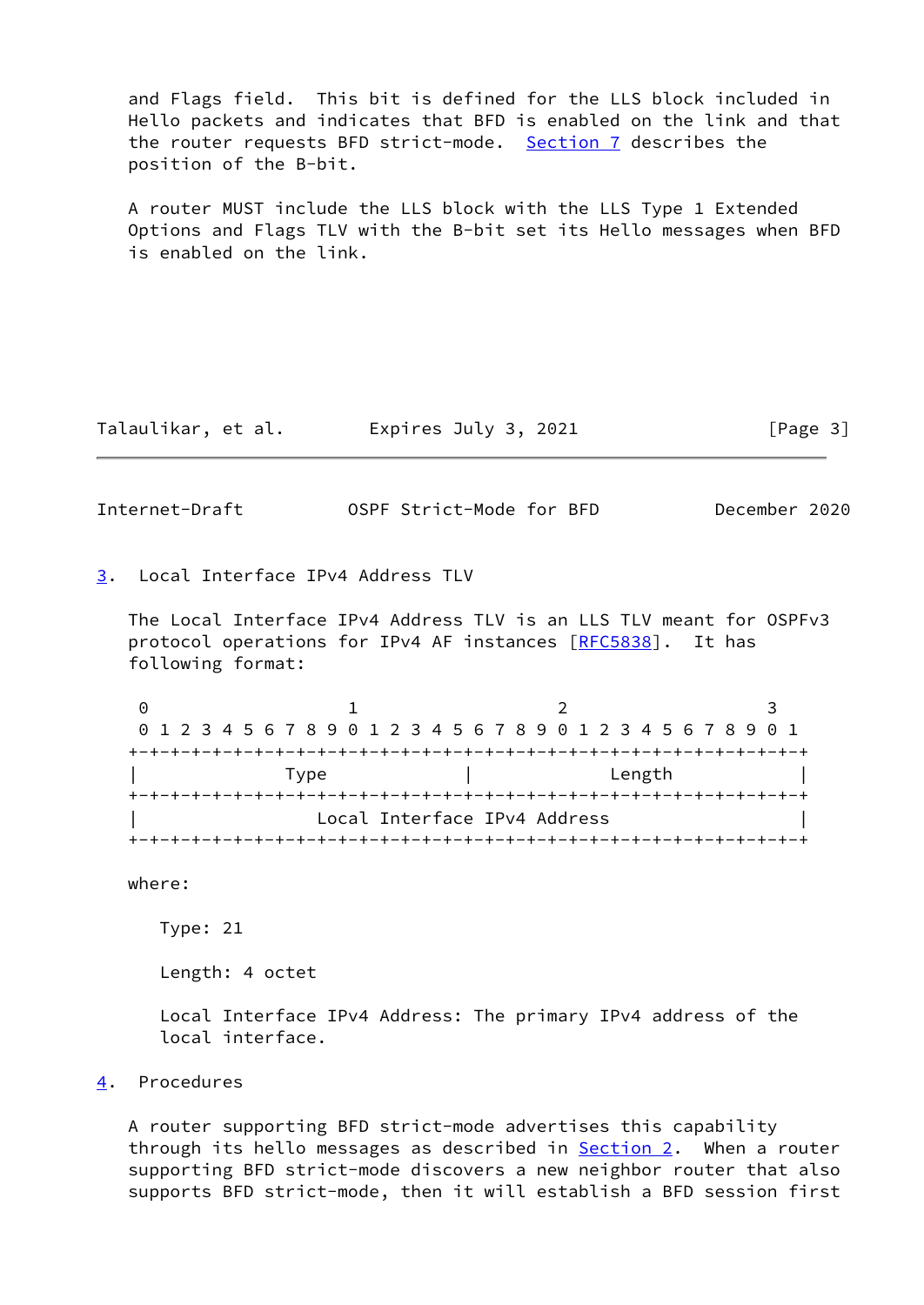with that neighbor before bringing up the OSPF adjacency as described further in this section.

 This document updates the OSPF neighbor state machine as described in [\[RFC2328](https://datatracker.ietf.org/doc/pdf/rfc2328)]. Specifically, the operations related to the Init state as below when BFD strict-mode is used:

Init (without BFD strict-mode)

 In this state, a Hello packet has recently been received from the neighbor. However, bidirectional communication has not yet been established with the neighbor (i.e., the router itself did not appear in the neighbor's Hello packet). All neighbors in this state (or higher) are listed in the Hello packets sent from the associated interface.

Init (with BFD strict-mode)

Talaulikar, et al. Expires July 3, 2021 [Page 4]

Internet-Draft OSPF Strict-Mode for BFD December 2020

 In this state, an Hello packet has recently been received from the neighbor. However, bidirectional communication has not yet been established with the neighbor (i.e., the router itself did not appear in the neighbor's Hello packet). A BFD session establishment to the neighbor is requested, if not already done (e.g. in the event of transition from 2-way state). Neighbors in Init state or higher will be listed in the Hello packets associated with the interface if they either have a corresponding BFD session established or have not advertised "strict-mode" BFD in the Hello packet LLS Extended Options and Flags.

 Whenever the neighbor state transitions to Down state, the removal of the BFD session associated with that neighbor SHOULD be requested by OSPF and subsequent BFD session establishment SHOULD similarly be requested by OSPF upon transitioning into Init state. This may result in the deletion and creation of the BFD session respectively when OSPF is the only client interested in the BFD session to the neighbor address.

 An implementation MUST NOT wait for BFD session establishment in Init state unless BFD strict-mode is enabled on the router and the specific neighbor indicates BFD strict-mode capability via its Hello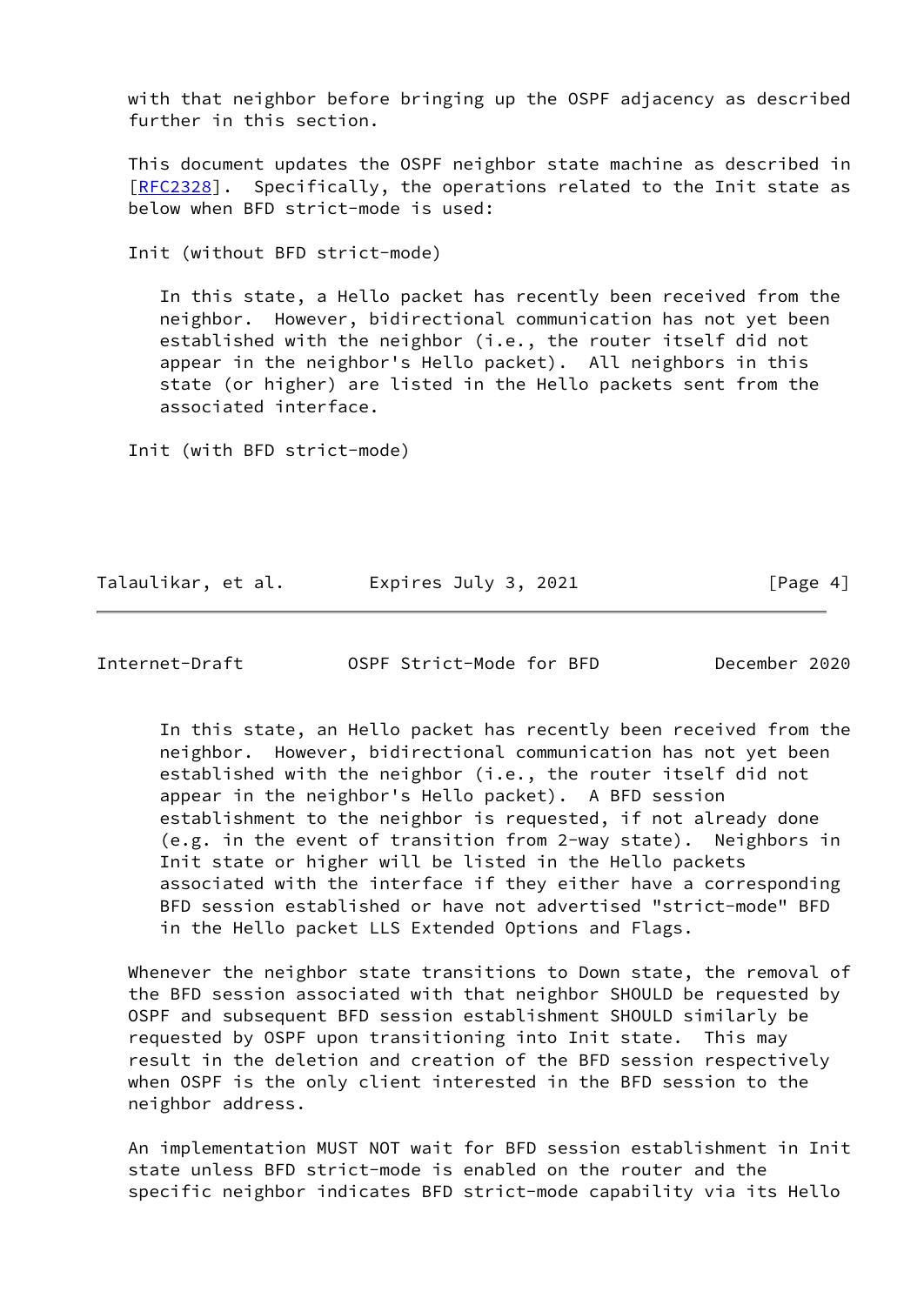LLS options. When BFD is enabled, but the strict-mode of operation has not be signaled by both neighbors, then an implementation SHOULD start the BFD session establishment only in 2-Way state or higher state. This makes it possible for an OSPF router to operate a mix of BFD operation in strict-mode or normal mode across different interfaces or even different neighbors on the same multi-access LAN interface.

 Once the OSPF state machine has moved beyond the Init state, any change in the B-bit advertised in subsequent Hello messages MUST NOT result in any trigger in either the OSPF adjacency or the BFD session management (i.e., the B-bit is considered only when in the Init state). Disabling BFD (or BFD strict-mode) on an OSPF router would result in it not setting the B-bit in its subsequent Hello LLS options. Disabling BFD strict-mode has no effect on the BFD operations and would not result in bringing down of any established BFD session. Disabling BFD would result in the BFD session brought down due to Admin reason and hence would not bring down the OSPF adjacency.

 When BFD is enabled on an interface over which we already have an existing OSPF adjacency, it would result in the router setting the B-bit in its subsequent Hello messages. If the adjacency is already up (i.e., in its terminal state of Full or 2-way with non-DR routers on a LAN) with a neighbor that also supports BFD strict-mode, then an implemantion SHOULD NOT bring this adjacency down but instead use the

| Talaulikar, et al. | Expires July 3, 2021 | [Page 5] |
|--------------------|----------------------|----------|
|--------------------|----------------------|----------|

<span id="page-5-1"></span>

| OSPF Strict-Mode for BFD<br>December 2020<br>Internet-Draft |  |
|-------------------------------------------------------------|--|
|-------------------------------------------------------------|--|

 BFD strict-mode of operation after the next transition into Init state. However, if the adjacency is not up, then an implementation MAY bring such an adjacency down so it can use the BFD strict-mode for its bring up.

<span id="page-5-0"></span>[4.1](#page-5-0). OSPFv3 IPv4 Address-Family Specifics

Multiple AF support in OSPFv3 [[RFC5838](https://datatracker.ietf.org/doc/pdf/rfc5838)] requires the use of an IPv6 link-local address as the source address for hello packets even when forming adjacencies for IPv4 AF instances. In most deployments of OSPFv3 IPv4 AF, it is required that BFD is used to monitor and verify the IPv4 data plane connectivity between the routers on the link and, hence, the BFD session is setup using IPv4 neighbor addresses. The IPv4 neighbor address on the interface is learnt only later in the adjacency formation process when the neighbor's Link-LSA is received.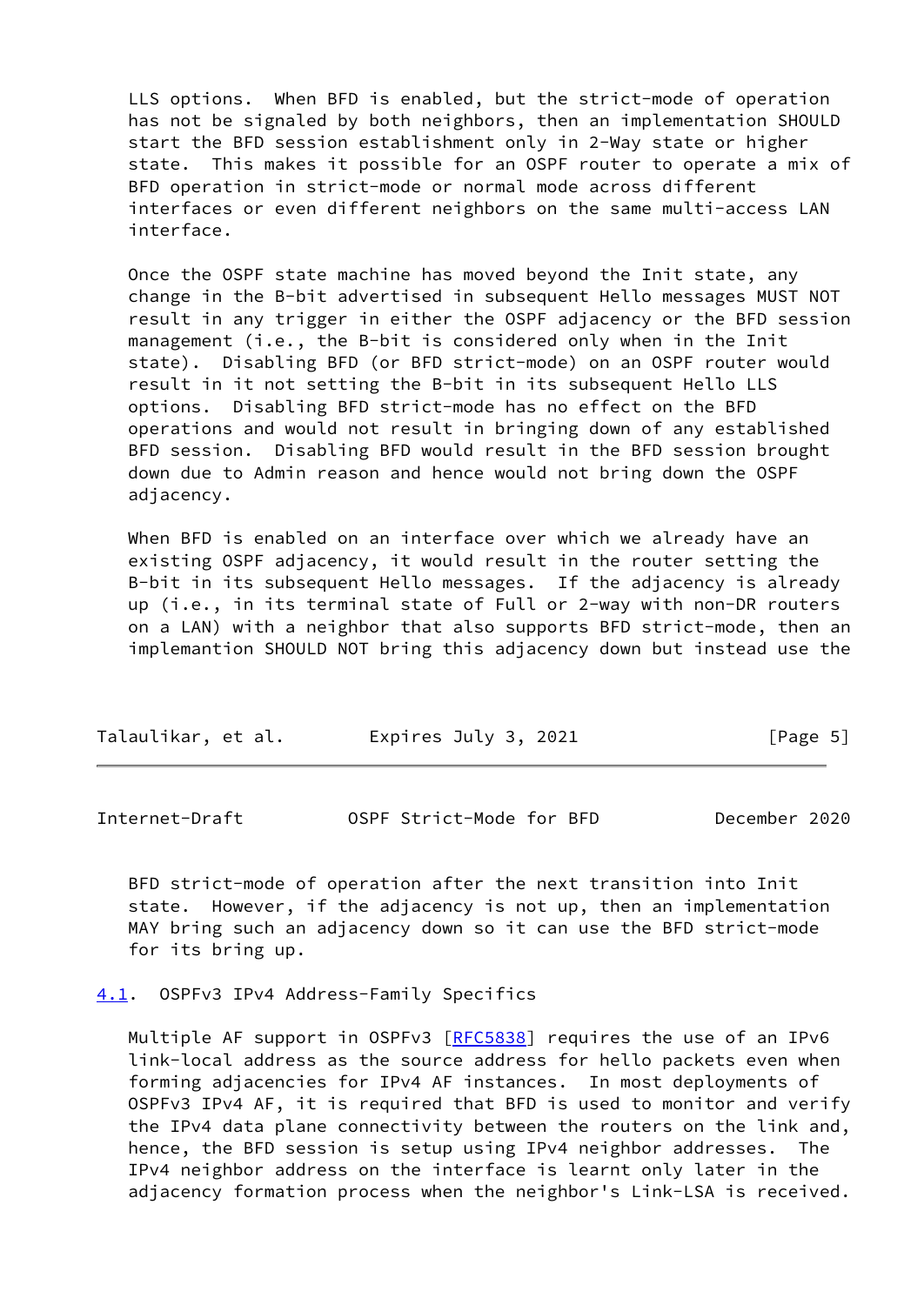This results in the setup of the BFD session either after the adjacency is established or later in the adjacency formation sequence.

 To enable BFD operation in strict-mode, it is necessary for an OSPF router to learned it's neighbor's IPv4 link address during the Init state of adjacency formation (ideally when it receives the first hello). The use of the Local Interface IPv4 Address TLV (as defined in [Section 3\)](#page-3-0) in the LLS block of the OSPFv3 Hello messages for IPv4 AF instances makes this possible. Implementations that support strict-mode of BFD operation for OSPFv3 IPv4 AF instances MUST include the Local Interface IPv4 Address TLV in the LLS block of their hello messages whenever the B-bit is also set in the LLS Options and Flags field. A receiver MUST ignore the B-bit (i.e., not operate in BFD strict mode) when the Local Interface IPv4 Address TLV is not present in OSPFv3 Hello message for IPv4 AF OSPFv3 instances.

<span id="page-6-0"></span>[4.2](#page-6-0). Graceful Restart Considerations

 An implementation needs to handle scenarios where both graceful restart (GR) and the strict-mode of BFD operation are deployed together. The GR aspects discussed in [\[RFC5882](https://datatracker.ietf.org/doc/pdf/rfc5882)] also apply with strict-mode of BFD operation. Additionally, in strict-mode of BFD operation, since the OSPF adjacency formation is delayed until the BFD session establishment, the resultant delay in adjacency formation may affect or break the GR-based recovery. In such cases, it is RECOMMENDED that the GR timers are set such that they provide sufficient time to allow for normal BFD session establishment delays.

| Talaulikar, et al. | Expires July 3, 2021 | [Page 6] |
|--------------------|----------------------|----------|
|                    |                      |          |

<span id="page-6-2"></span>Internet-Draft OSPF Strict-Mode for BFD December 2020

## <span id="page-6-1"></span>[5](#page-6-1). Operations & Management Considerations

 An implementation SHOULD report the BFD session status along with the OSPF Init adjacency state when operating in BFD strict-mode and perform logging operations on state transitions to include the BFD events. This allows an operator to detect scenarios where an OSPF adjacency may be stuck waiting for BFD session establishment.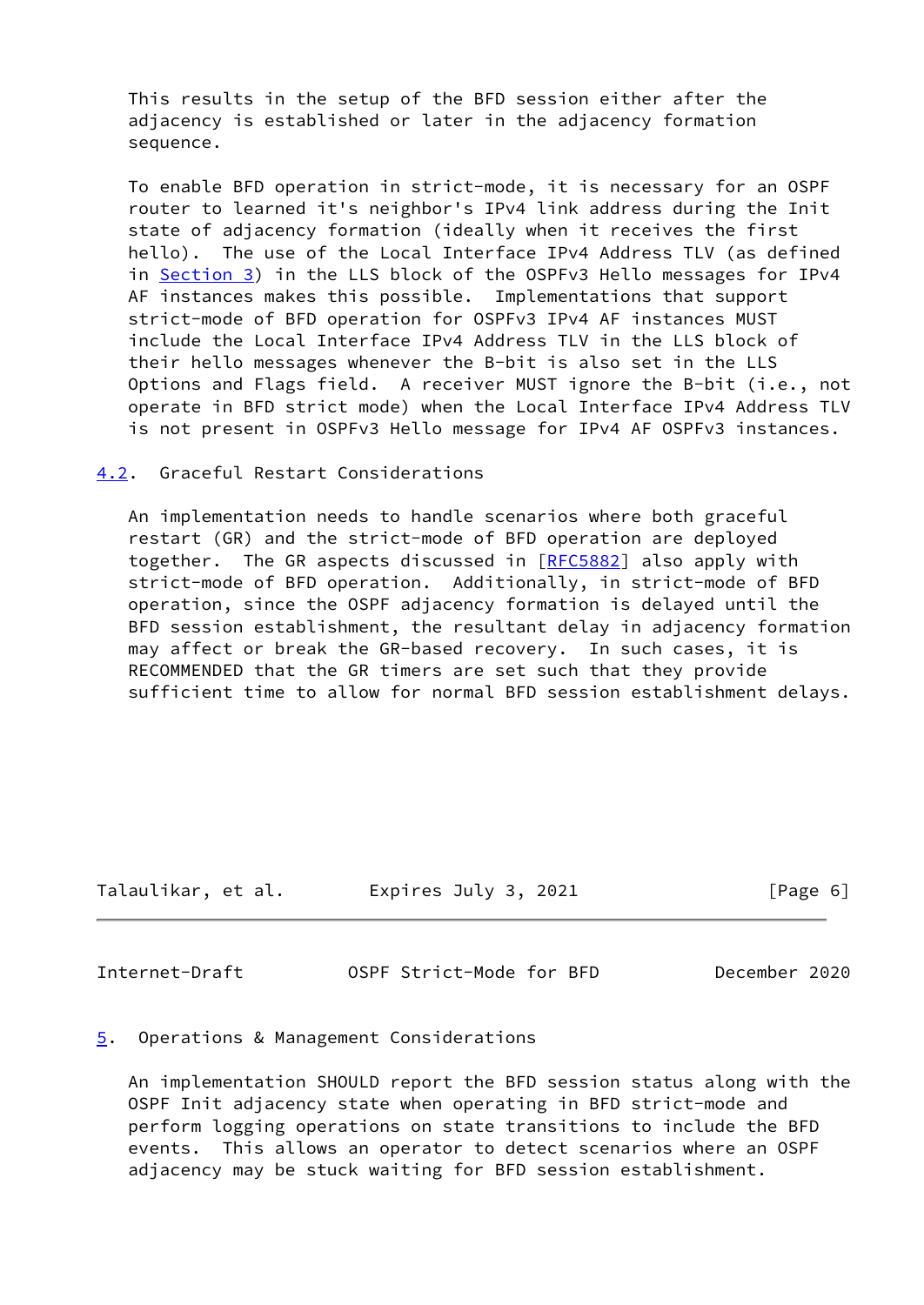In network deployments with noisy links or those with packet loss, BFD sessions may flap frequently. In such scenarios, OSPF strict mode for BFD may be deployed in conjunction with a BFD dampening or hold-down mechanism to help avoid frequent adjacency flaps that cause routing churn.

<span id="page-7-0"></span>[6](#page-7-0). Backward Compatibility

 An implementation MUST support OSPF adjacency formation and operations with a neighbor router that does not advertise the BFD strict-mode capability - both when that neighbor router does not support BFD and when it does support BFD but not in the strict-mode of operation as described in this document. Implementations MAY provide an option to specifically enable BFD operations only in the strict-mode. In this case, an OSPF adjacency with a neighbor that does not support BFD strict-mode would not be established successfully. Implementations MAY provide an option to disable BFD strict-mode which results in the router not advertising the B-bit and BFD operations being performed in the same way as prior to this specification.

 The signaling specified in this document happens at a link-local level between routers on that link. A router that does not support this specification would ignore the B-bit in the LLS block of hello messages from its neighbors and continue to establish BFD sessions, if enabled, without delaying the OSPF adjacency formation. Since the router that does not support this specification would not have set the B-bit in the LLS block of its own hello messages, its neighbor routers that support this specification would not use BFD strict-mode with such OSPF routers. As a result, the behavior would be the same as before this specification. Therefore, there are no backward compatibility issues or implementations considerations beyond what is specified herein.

<span id="page-7-1"></span>[7](#page-7-1). IANA Considerations

 This specification updates Link Local Signaling TLV Identifiers registry.

Following values have been assigned via early allocation:

| Talaulikar, et al. | Expires July 3, 2021 | [Page 7] |
|--------------------|----------------------|----------|
|--------------------|----------------------|----------|

<span id="page-7-2"></span>

| OSPF Strict-Mode for BFD<br>Internet-Draft | December 2020 |  |
|--------------------------------------------|---------------|--|
|--------------------------------------------|---------------|--|

o B-bit from "LLS Type 1 Extended Options and Flags" registry at bit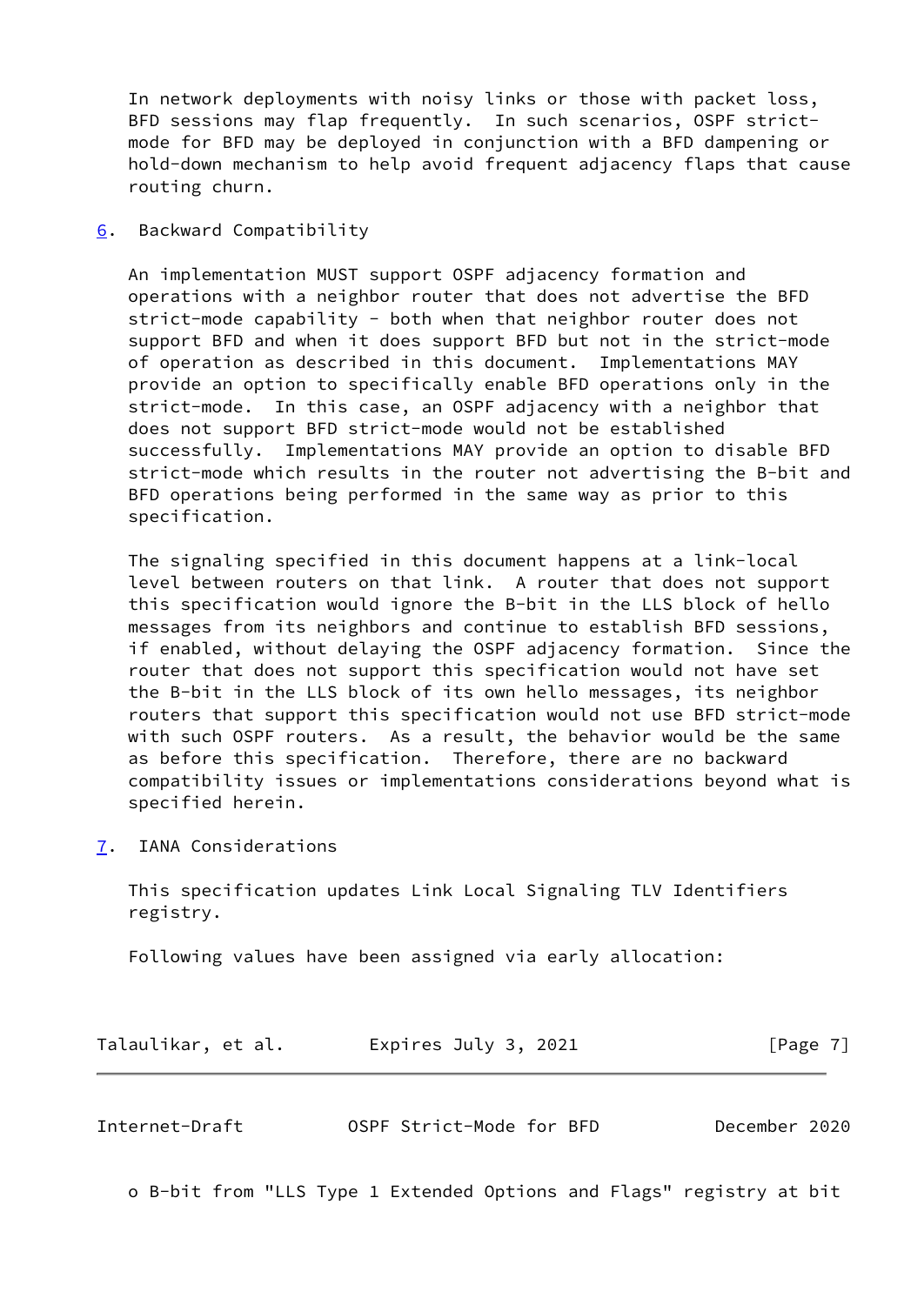position 0x00000010.

- o Type 21 Local Interface IPv4 Address TLV
- <span id="page-8-0"></span>[8](#page-8-0). Security Considerations

 The security considerations for "OSPF Link-Local Signaling" [\[RFC5613](https://datatracker.ietf.org/doc/pdf/rfc5613)] also apply to the extension described in this document. Inappropriate use of the B-bit in the LLS block of an OSPF hello message could prevent an OSPF adjacency from forming or lead to failure to detect bidirectional forwarding failures. If authentication is being used in the OSPF routing domain [\[RFC5709](https://datatracker.ietf.org/doc/pdf/rfc5709)][RFC7474], then the Cryptographic Authentication TLV [\[RFC5613](https://datatracker.ietf.org/doc/pdf/rfc5613)] SHOULD also be used to protect the contents of the LLS block.

<span id="page-8-1"></span>[9](#page-8-1). Acknowledgements

 The authors would like to acknowledge the review and inputs from Acee Lindem, Manish Gupta and Balaji Ganesh.

 The authors would like to acknowledge Dylan van Oudheusden for highlighting the problems in using strict-mode for BFD session for IPv4 AF instance with OSPFv3 and Baalajee S for his suggestions on the approach to address it.

- <span id="page-8-2"></span>[10.](#page-8-2) References
- <span id="page-8-3"></span>[10.1](#page-8-3). Normative References
	- [RFC2119] Bradner, S., "Key words for use in RFCs to Indicate Requirement Levels", [BCP 14](https://datatracker.ietf.org/doc/pdf/bcp14), [RFC 2119](https://datatracker.ietf.org/doc/pdf/rfc2119), DOI 10.17487/RFC2119, March 1997, <[https://www.rfc-editor.org/info/rfc2119>](https://www.rfc-editor.org/info/rfc2119).
	- [RFC2328] Moy, J., "OSPF Version 2", STD 54, [RFC 2328](https://datatracker.ietf.org/doc/pdf/rfc2328), DOI 10.17487/RFC2328, April 1998, <[https://www.rfc-editor.org/info/rfc2328>](https://www.rfc-editor.org/info/rfc2328).
	- [RFC5340] Coltun, R., Ferguson, D., Moy, J., and A. Lindem, "OSPF for IPv6", [RFC 5340](https://datatracker.ietf.org/doc/pdf/rfc5340), DOI 10.17487/RFC5340, July 2008, <[https://www.rfc-editor.org/info/rfc5340>](https://www.rfc-editor.org/info/rfc5340).
	- [RFC5613] Zinin, A., Roy, A., Nguyen, L., Friedman, B., and D. Yeung, "OSPF Link-Local Signaling", [RFC 5613,](https://datatracker.ietf.org/doc/pdf/rfc5613) DOI 10.17487/RFC5613, August 2009, <[https://www.rfc-editor.org/info/rfc5613>](https://www.rfc-editor.org/info/rfc5613).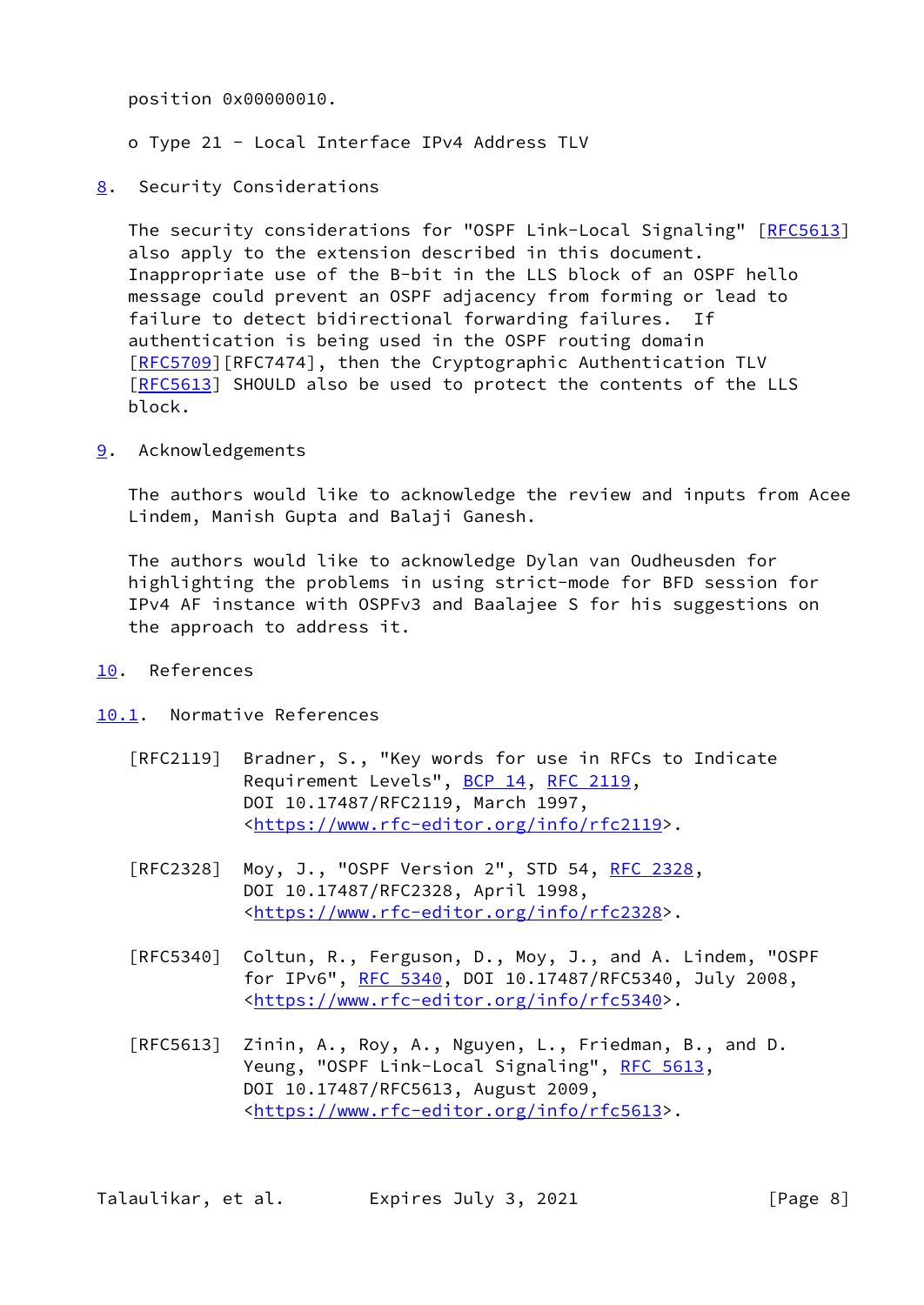<span id="page-9-1"></span>

- [RFC5838] Lindem, A., Ed., Mirtorabi, S., Roy, A., Barnes, M., and R. Aggarwal, "Support of Address Families in OSPFv3", [RFC 5838,](https://datatracker.ietf.org/doc/pdf/rfc5838) DOI 10.17487/RFC5838, April 2010, <[https://www.rfc-editor.org/info/rfc5838>](https://www.rfc-editor.org/info/rfc5838).
- [RFC5882] Katz, D. and D. Ward, "Generic Application of Bidirectional Forwarding Detection (BFD)", [RFC 5882](https://datatracker.ietf.org/doc/pdf/rfc5882), DOI 10.17487/RFC5882, June 2010, <[https://www.rfc-editor.org/info/rfc5882>](https://www.rfc-editor.org/info/rfc5882).
- [RFC8174] Leiba, B., "Ambiguity of Uppercase vs Lowercase in [RFC](https://datatracker.ietf.org/doc/pdf/rfc2119) [2119](https://datatracker.ietf.org/doc/pdf/rfc2119) Key Words", [BCP 14](https://datatracker.ietf.org/doc/pdf/bcp14), [RFC 8174,](https://datatracker.ietf.org/doc/pdf/rfc8174) DOI 10.17487/RFC8174, May 2017, [<https://www.rfc-editor.org/info/rfc8174](https://www.rfc-editor.org/info/rfc8174)>.

<span id="page-9-0"></span>[10.2](#page-9-0). Informative References

- [RFC5709] Bhatia, M., Manral, V., Fanto, M., White, R., Barnes, M., Li, T., and R. Atkinson, "OSPFv2 HMAC-SHA Cryptographic Authentication", [RFC 5709,](https://datatracker.ietf.org/doc/pdf/rfc5709) DOI 10.17487/RFC5709, October 2009, [<https://www.rfc-editor.org/info/rfc5709](https://www.rfc-editor.org/info/rfc5709)>.
- [RFC5880] Katz, D. and D. Ward, "Bidirectional Forwarding Detection (BFD)", [RFC 5880,](https://datatracker.ietf.org/doc/pdf/rfc5880) DOI 10.17487/RFC5880, June 2010, <[https://www.rfc-editor.org/info/rfc5880>](https://www.rfc-editor.org/info/rfc5880).
- [RFC6213] Hopps, C. and L. Ginsberg, "IS-IS BFD-Enabled TLV", [RFC 6213,](https://datatracker.ietf.org/doc/pdf/rfc6213) DOI 10.17487/RFC6213, April 2011, <[https://www.rfc-editor.org/info/rfc6213>](https://www.rfc-editor.org/info/rfc6213).
- [RFC7474] Bhatia, M., Hartman, S., Zhang, D., and A. Lindem, Ed., "Security Extension for OSPFv2 When Using Manual Key Management", [RFC 7474](https://datatracker.ietf.org/doc/pdf/rfc7474), DOI 10.17487/RFC7474, April 2015, <[https://www.rfc-editor.org/info/rfc7474>](https://www.rfc-editor.org/info/rfc7474).

Authors' Addresses

 Ketan Talaulikar Cisco Systems, Inc. India

Email: ketant@cisco.com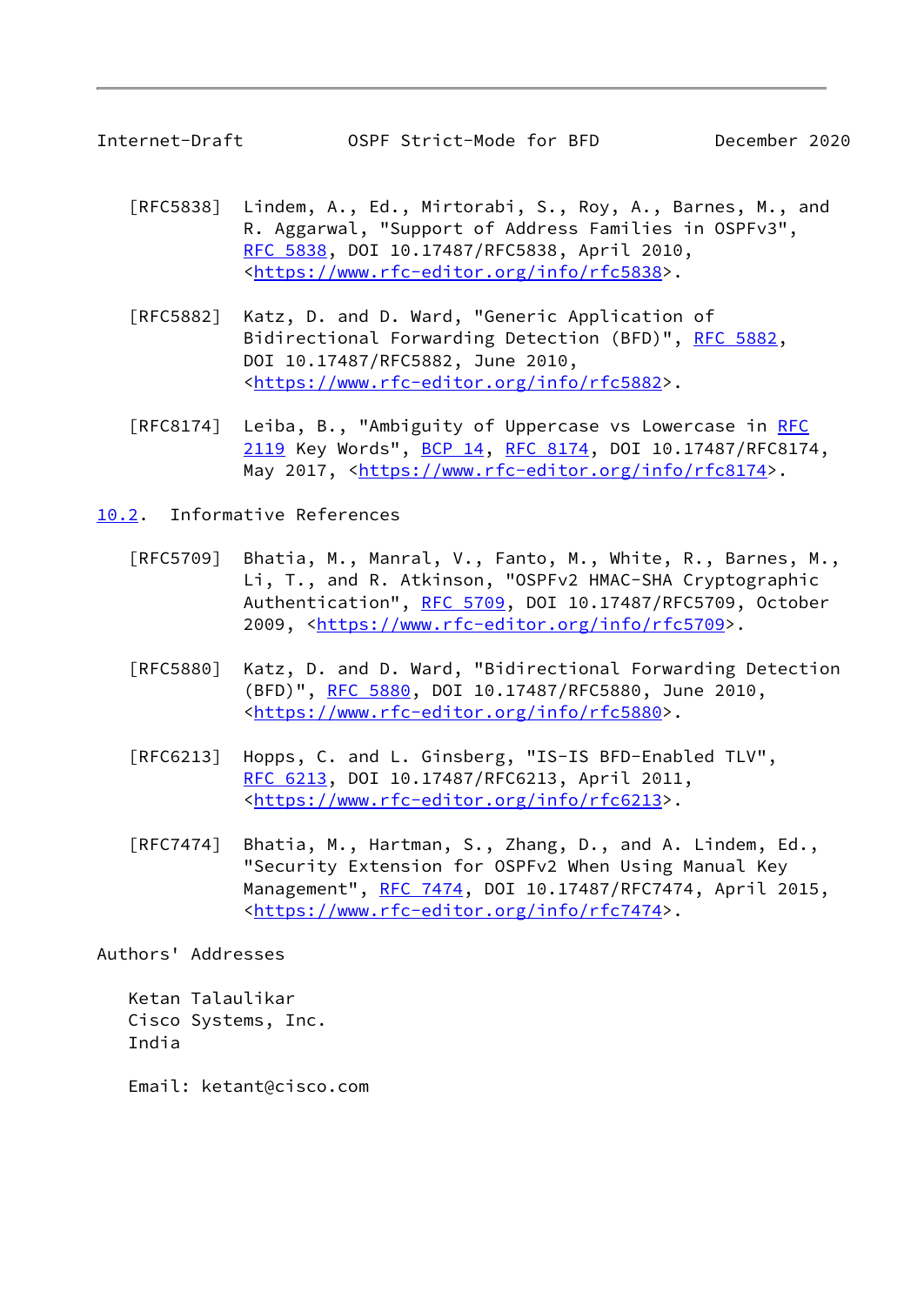Internet-Draft OSPF Strict-Mode for BFD December 2020

 Peter Psenak Cisco Systems, Inc. Apollo Business Center Mlynske nivy 43 Bratislava 821 09 Slovakia

Email: ppsenak@cisco.com

 Albert Fu Bloomberg USA

Email: afu14@bloomberg.net

 Rajesh M Juniper Networks India

Email: mrajesh@juniper.net